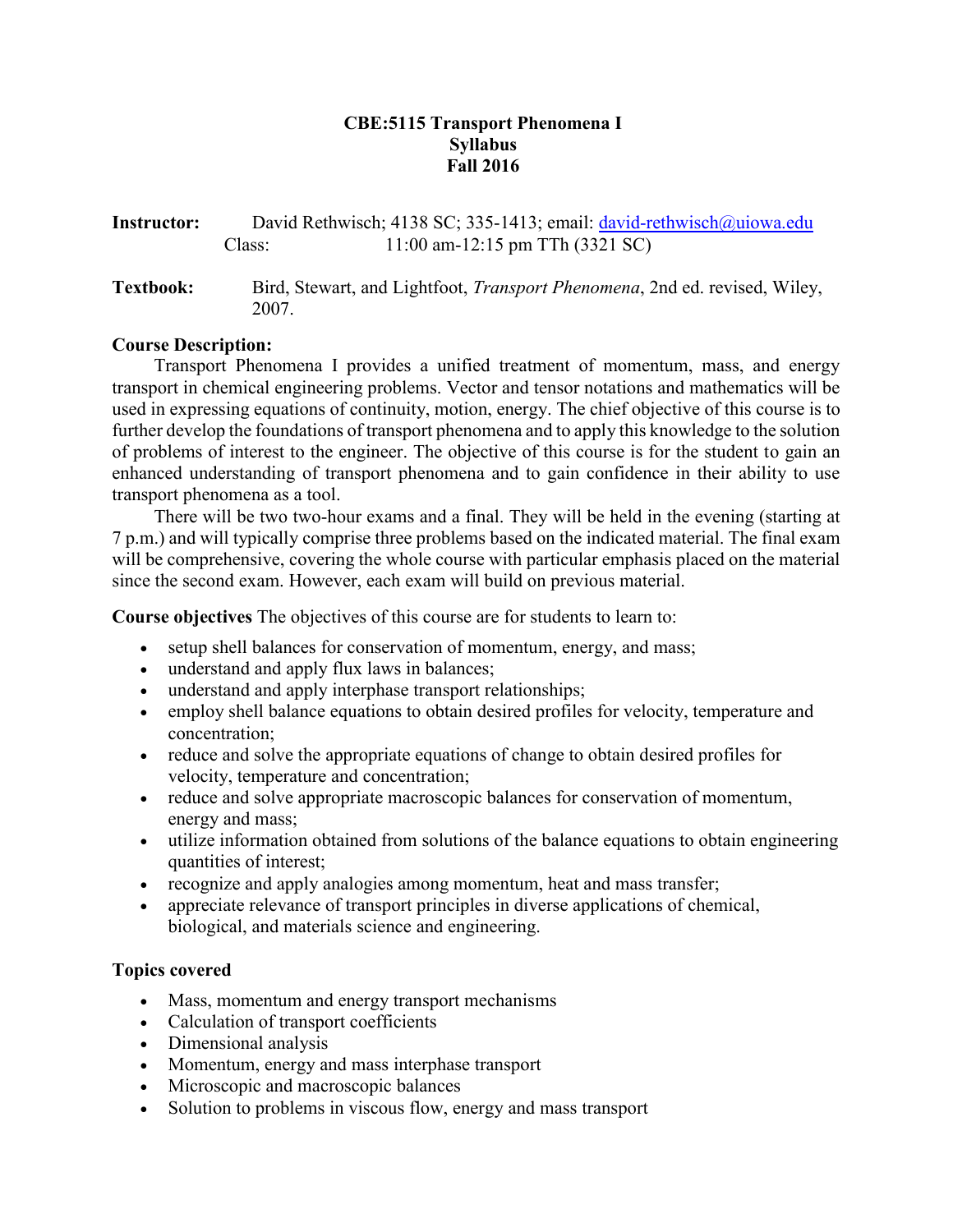• Elementary applications

**Grading:** The distribution of points for grading is indicated below.

| Exam I       | 250  |
|--------------|------|
| Exam II      | 250  |
| Final Exam   | 250  |
| Homework     | 250  |
| <b>TOTAL</b> | 1000 |

**Homework:** Homework will be due at the beginning of class on the due date. Late homework will not be accepted.

**Email:** Each of you has an email account at name@engineering.uiowa.edu and you are responsible for reading email sent to this account. It's fine to use hotmail, or aol, etc., but it is your responsibility to go into the CSS web site and configure your engineering account to forward mail to your preferred address.

**Special Accommodations:** Special academic arrangements for students with disabilities are handled with the cooperation of Student Disability Services (SDS), 133 Burge Hall, phone 335- 1462. Students who feel they need special accommodations for any aspect of the course are encouraged to contact SDS and to speak with the instructor early in the semester.

**Non-Engineering Students:** This course is given by the College of Engineering. This means that class policies on matters such as requirements, grading, and sanctions for academic dishonesty are governed by the College of Engineering. Students wishing to add or drop this course after the official deadline must receive the approval of the Dean of the College of Engineering. Details of the University policy of cross enrollments may be found at: <http://www.uiowa.edu/~provost/deos/crossenroll.doc>

**Collaboration Policy:** Discussion of homework problems with other students in the class and/or working in groups is not only acceptable, but encouraged. Engineers in industry are generally expected to work as a team. This is a good way to develop that team concept, and to learn from each other, thereby putting in fewer hours on homework. Feel free to work together; however, direct copying of an assignment in part or in total is not allowed. A zero will be given in all homework assignments if this policy is violated. Cheating on hourly or final exams will result in an "F" in the course.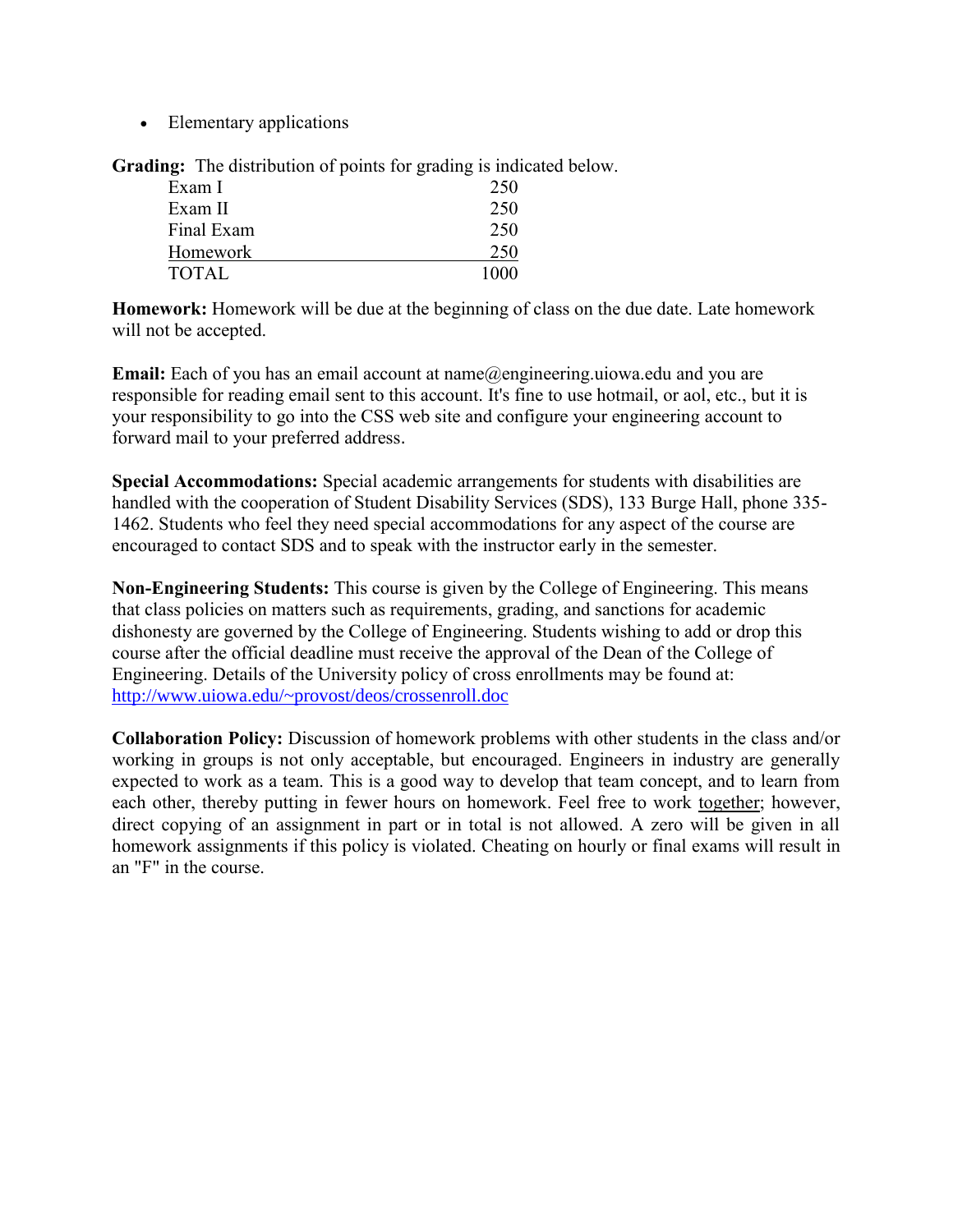## **CBE:5115 Transport Phenomena I Fall 2016 – Tentative Lecture Schedule**

|                |             | Date       | Topic(s)                                                       | <b>Sections</b>         | <b>Suggested Problems</b> |
|----------------|-------------|------------|----------------------------------------------------------------|-------------------------|---------------------------|
|                |             |            | <b>Part I: Momentum Transport</b>                              |                         |                           |
| 1              | $\mathbf T$ | Aug 23     | Introduction; Momentum Balances;<br>Newton's Law of Viscosity; | Preface; 1.1,<br>2.1    |                           |
| 2              | R           | Aug 25     | Falling Film; Laminar Flow in Tube<br>and Annulus              | $2.1 - 2.4$             |                           |
| 3              | T           | Aug 30     | Vector and Tensor Notation                                     | $A.1-A.6$               | Set 1 (Ch. 2)             |
| $\overline{4}$ | R           | Sept 1     | <b>Equations of Continuity and Motion</b>                      | $3.0 - 3.2$             |                           |
| 5              | $\mathbf T$ | Sept 6     | Solution of Isothermal Flow Problems                           | $3.3 - 3.6$             |                           |
| 6              | R           | Sept 8     | Dimensional Analysis                                           | 3.7                     | Set 2 (Ch. 3)             |
| 7              | T           | Sept 13    | <b>Turbulent Flow</b>                                          | $5.1 - 5.4$             |                           |
| 8              | $\mathbf R$ | Sept 15    | <b>Friction Factors</b>                                        | $6.1 - 6.3$             | Set 3 (Ch. 3 & 5)         |
| 9              | T           | Sept 20    | Friction Factors; Dimensional<br>Analysis                      |                         |                           |
| 10             | $\mathbf R$ | Sept 22    | Macroscopic Balances                                           | $7.1 - 7.5$             | Set 4 (Ch. 6)             |
| 11             | T           | Sept 27    | No lecture                                                     | 7.6                     |                           |
|                |             | <b>TBD</b> | evening 7:00 pm<br>Exam 1                                      | Chpts. 1-6              |                           |
| 12             | $\mathbf R$ | Sept 29    | Solution of Steady and Unsteady Flow<br>Problems               | $7.6 - 7.7$             |                           |
| 13             | T           | Oct 4      | Isothermal Macroscopic Balances                                |                         | Set 5 (Ch. 7)             |
|                |             |            | <b>Part II: Energy Transport</b>                               |                         |                           |
| 14             | $\mathbf R$ | Oct 6      | Heat Conduction; Fourier's Law                                 | $9.1 - 9.5$             |                           |
| 15             | T           | Oct 11     | Shell Energy Balances; Analogies                               | $10.1 - 10.2$           | Set 6 (Ch. 8 & 9)         |
| 16             | $\mathbf R$ | Oct 13     | Heat Conduction with Sources; Forced<br>Convection             | $10.3 - 10.5$ ,<br>10.8 |                           |
| 17             | $\mathbf T$ | Oct 18     | <b>Equations of Energy</b>                                     | $11.1 - 11.2$           | Set 7 (Ch. 10)            |
| 18             | $\mathbf R$ | Oct 20     | Solutions of Nonisothermal Problems                            | $11.3 - 11.5$           |                           |